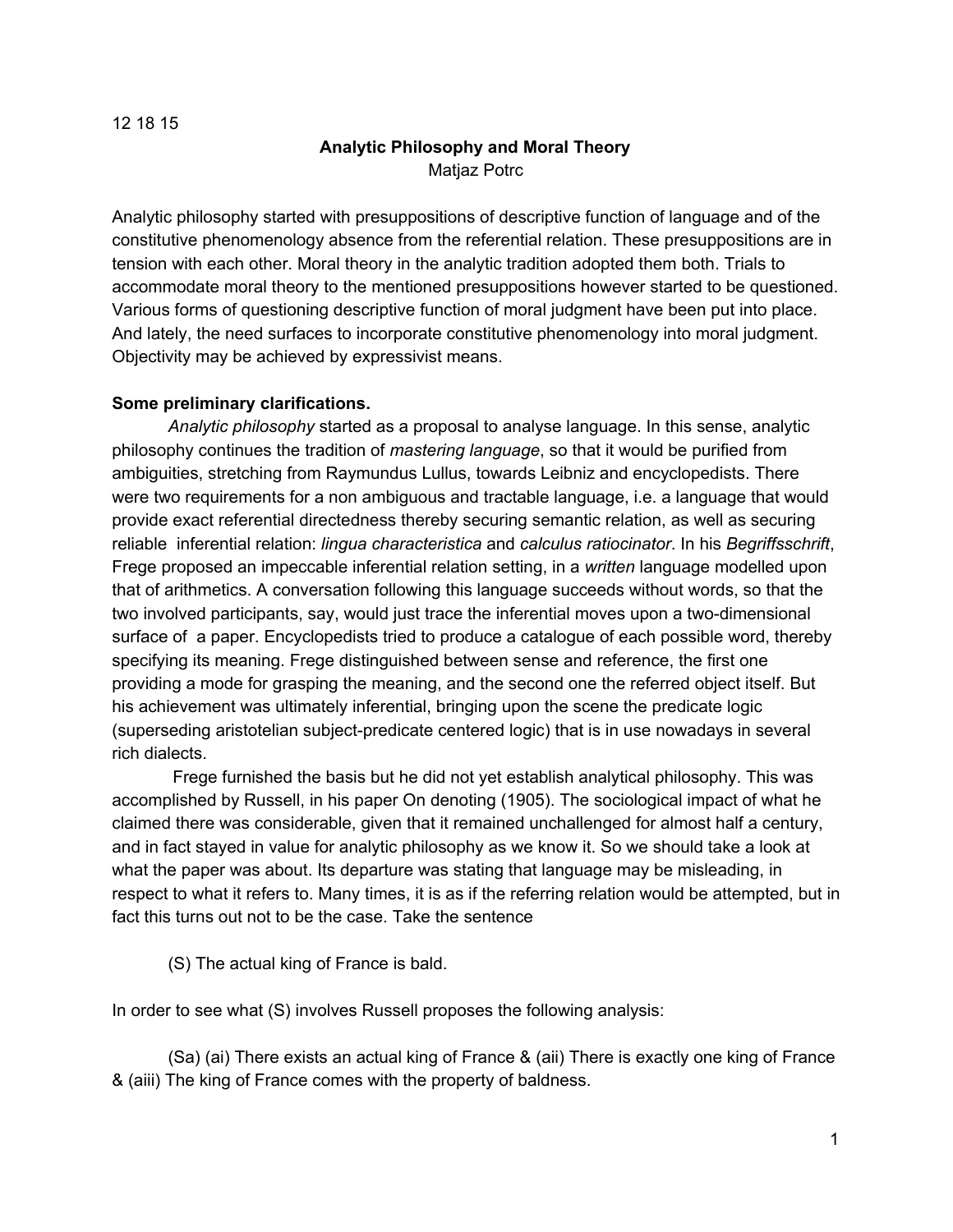(Sa) is the proposed *analysis* of (S), where (ai) reveals that it asserts the existence of the actual king of France in the world, (aii) indicates that there is just one such entity thereby accounting for the definite article "the", and (aiii) ascribes the property to the entity in question.

This logical analysis of the sentence (S) thus reveals its deep down logical structure and commitments that is obscured by the surface structure and its commitments. Surface structure implies that there is an entity, the actual king of France. Logical structure makes this implication explicit. As analysis reveals this presupposition (ai), the proposed move is to *check up in the world whether there is such an entity indeed*. Notice that analysis would not reach its verificatory aim without this empirical search for the entity implied by (S) in the world. Semantical relation is thus supported by the search for the referential object in the world. Given that the check-up about the referential weight of (ai) leaves us wanting, the truth value of (S) turns out to be Falsity, considering as well conjunctive nature of (Sa), where all conjuncts need to be true in order that the composite is true as well.

An interesting angle of this analysis is that it switches from the inferential to the semantic, ontologically supported ingredient as its main venue. In fact there are two presuppositions of this analysis, at which we will take a look in the next section. It turns out that these presuppositions are shared by analytic philosophy.

#### **Two presuppositions of analytic philosophy.**

Here are the two presuppositions of the analysis of (S), i.e. of (Sa):

- (1). The function of language is descriptive.
- (2). Reference succeeds without constitutive phenomenology.

Presupposition (1) gets repeatedly thematized by analytic philosophy. This is why, by the way, Russell's approach is known as the *theory of descriptions.* The idea is that language is there to describe -- what? Reality. Russell embraced this descriptive function of language through his proposed check-up in the world. In fact, he meant that such a check-up needs to succeed through the exclusion of language. He uses *logical proper name*. Proper name (such as Bertrand, Matjaz, the actual king of France) comes with the connotative baggage and therefore is susceptible to ambiguity. Getting rid of proper name, one arrives to the direct relation with the entity in the world. This *logical* proper name is *demonstrative,* i.e. "this" or "that". It introduces *direct involvement of the subject verifying matters in the world, from the zero point*. This brings us to the presupposition (2), which was *not* thematized in analytic philosophy, although it was non-consciously followed in its practices to tackle the referential relation. Demonstratives and indexicals are in action there, indicating that one has to do with the phenomenology constituted zero point in the attempts to zoom in onto the referent. But as just said, this zero point of referential relation was not thematized in analytic philosophy, although it was practically followed. Now, the symptomatic embracing of the zero point in various attempts to catch referential relation by analytic philosophy indicate that referential relation is really a subspecies of the *generic* relation of *directedness*, which, as *intentional* directedness, is phenomenology-consciousness constituted. This becomes clear once as one considers that by his (ai) and its ontological checkup Russell really rebelled against his former Meinongian view of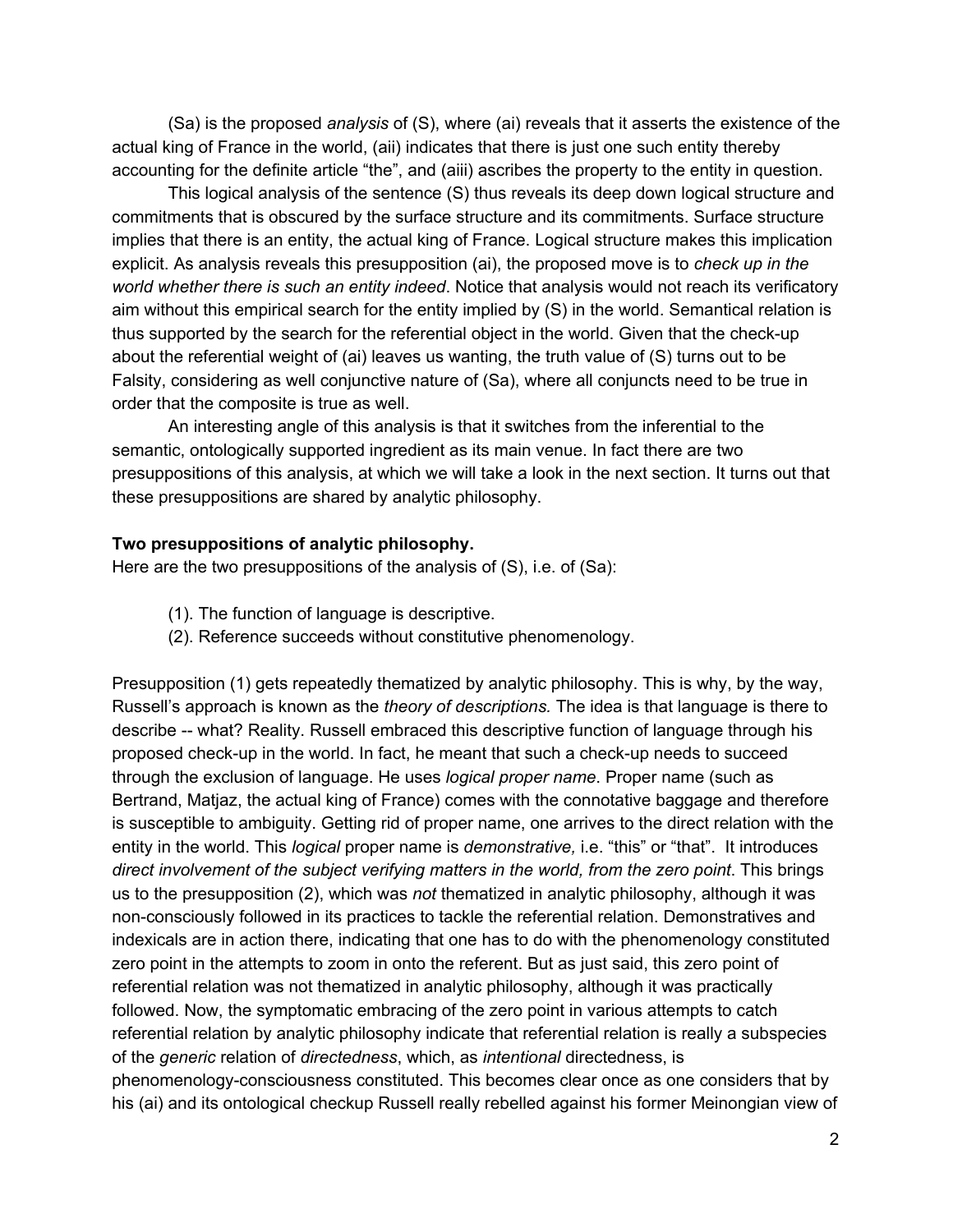the appropriateness of possible objects. With his analysis, Russell switched to actualism, followed in this move by Quine, David Lewis (pluralistic actualism) and many more. He thematized rejection of possible objects. But he did not thematize (and neither did others following him) that referential relation is just possible through *phenomenological-consciousness constitution*. That's the task of spelling out the presupposition (2). One needs to realize that referential relation is a subspecies of generic intentional or directedness relation which is consciously constituted. This was so obvious in Brentanian tradition of which Meinong was a part that it was not even thematized either, now from the perspective of acceptance.

#### **Tension between presuppositions?**

Let us take a look at the analytic philosophy presuppositions, starting with the theory of descriptions:

- (1). The function of language is descriptive.
- (2). Reference succeeds without constitutive phenomenology.

Are they in tension, or do they support each other? The answer depends upon referential or generic take on things, where reference turns out to be either externalist or again internalist and evidentialist in its nature.

According to the referential view of things, (2) supports (1). If function of language is descriptive (1), then one may say that reference succeeds without constitutive phenomenology-consciousness. This then leads to the externalist and reliabilist view of the referential relation. And indeed, this was the main manner to approach it in the analytical tradition, from Russell to Kripke and Putnam.

If however one sees reference as a subspecies of the *intentional directedness* relation, then first of all the function of language will not be necessarily descriptive, but rather the one of letting know things in conversation, of thinking and judging activity. But if one nevertheless adopts (1), under this *generic* view of referential relation as a subspecies of intentional directedness, it will need *constitutive phenomenologyconsciousness* to get off the ground. This was the *practical* embracing of referential relation in analytic philosophy through the zero point perspective involving demonstratives, indexicals and causal or historical chains, say, that lead to the original phenomenology constituted zero point situation as the verified origin of the referential relation.

By zero point we mean subjective phenomenology constituted angle that allows for re-presentation without being represented itself. Mach illustrated this by depicting what he sees while being comfortably seated in his reclining chair. There is his surrounding room, objects in it and he sees his legs and the rest of his body, without seeing his own eyes as the departure point of his vision. That's the zero point. Now notice that a demonstrative setting involves such a zero point. If I say "that" all in pointing out an item in the situation that I'm involved in, this succeeds from my observation angle, and it cannot be there without constitutive phenomenology, without myself being consciously engaged in this activity. Similarly it goes for the essential indexical that nicely illustrates the switch from the objectivist to the first person point of view engaged perspective. Perry tells the story about trying to alert the person who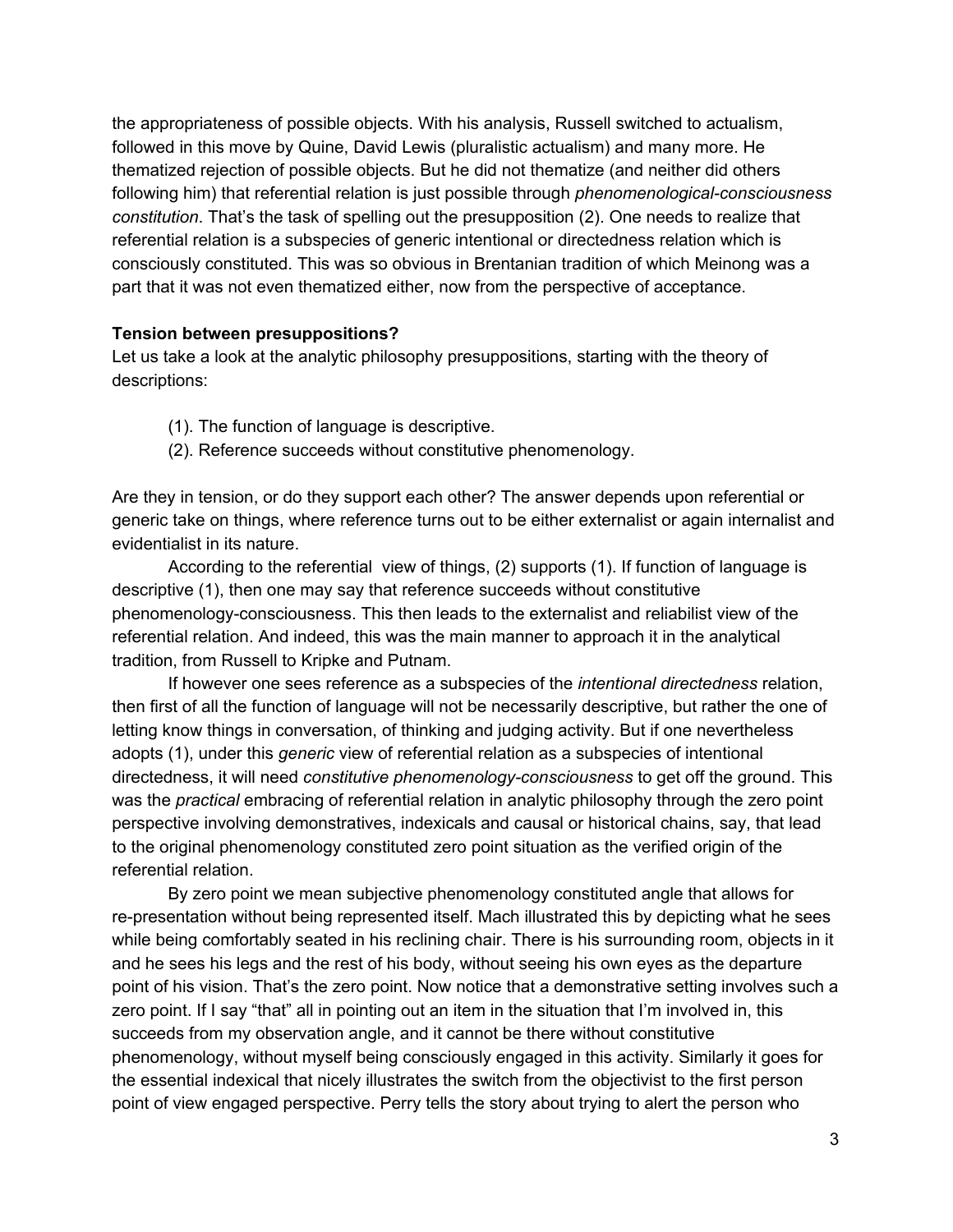leaves sugar trail, while he was shopping in the supermarket. Performing a complete turn around a stack of shelves, however, the he suddenly realized that the person he is looking for is *he himself*, and that the sugar is slowly dripping from his pierced sugar-bag. Zero point awareness is that he got aware in that moment about his own engagement into the venue.

#### **Adoption of analytic philosophy presuppositions in moral theory.**

We will take a panoramic look at the moral theory in analytic tradition, asking ourselves whether in followed its generic presuppositions:

- (1). The function of language is descriptive.
- (2). Reference succeeds without constitutive phenomenology.

It is not difficult to see that the presupposition (1) about the descriptive function of language was followed in moral theory and metaethics. One main approach in moral theory is namely *cognitivism*. It is the view that moral judgment is belief-like. But the function of belief is to describe reality. Going realist in this manner brings one to assert the existence of such reality, such as objective goodness or badness. Various forms of cognitivism are opposed by abundance of *noncognitivist* approaches. These take moral judgment to be the product of emotional or other kinds of non-cognitive attitudes. In this manner noncognitivism seems to undermine the presupposition (1). But notice that noncognitivism is articulated in opposition to cognitivism, so the presupposition (1) is well entrenched into the debate. Non-cognitivism is thus non-belief characterizing of moral judgments, and presuming that beliefs are descriptive, non-cognitivism withdraws the descriptive assumption.

Cognitivist search for reality that moral judgments supposedly describe matches well the presupposition (2), according to which the referential function succeeds without constitutive phenomenology. Now, although presupposition (2) well supports the presupposition (1), it seems to be alien to the very nature of the matter in the discussed area that is supposed to be descriptive: the *moral judgment*. Notice that the nature of *judgment* is *evaluative*, involving one's *sensibility* in respect to the *encountered situation*, into which one is engaged from the zero point perspective. Each moral judgment is thus not objectively descriptive, but comes along with *one's engagement*, and this engagement is phenomenologically constituted. A *judgment* comes with *phenomenological quality*, or it isn't there at all.

In respect to what we just stated, it turns out that the presumed referential relation involved into moral judgment should at least be taken in a *generic* sense in order to make any sense at all. From the generic point of view, referential relation is a subspecies of the relation of *directedness*. And the relation of directedness is *intentional* relation, the one that is *phenomenologically constituted*, supported by the *engaged conscious involvement from the first person point of view perspective*. That's the *zero point situational engagement* which is in the basis of moral judgment. But if such is the case then both presuppositions (1) and (2) that were adopted by moral theory in analytic tradition have to be challenged. And this is indeed what happened and what is going on in moral theory and in metaethics. In the following two sections we will take a panoramic look at the challenges to the presupposition of moral theory, first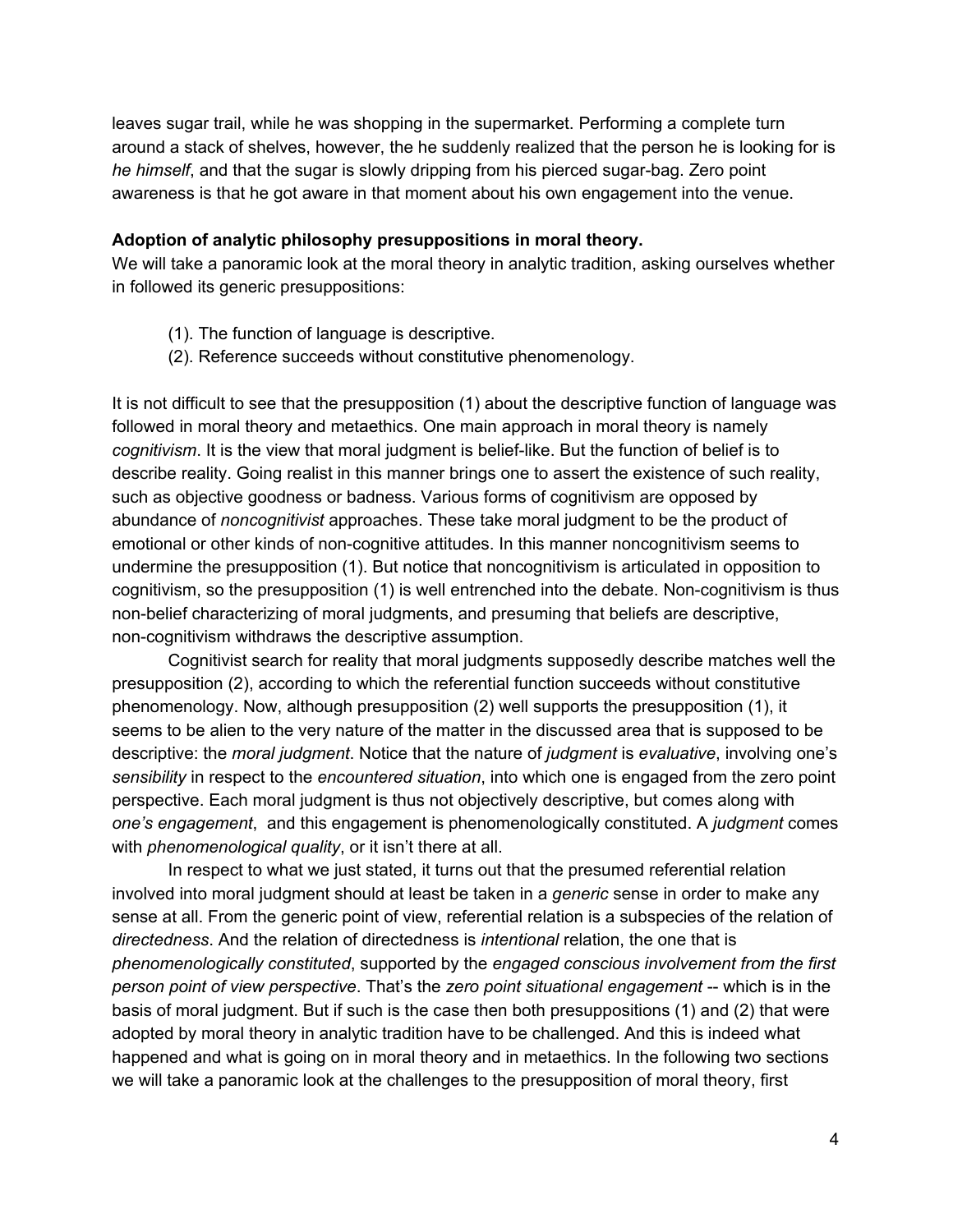challenges to the descriptive function of language (1), and then challenges to the presumed absence of the constitutive phenomenology in moral judgments' referential relation (2).

#### **Questioning of descriptive function of language in moral theory.**

There is an abundance of ways in which the presupposition (1), that the function of language is descriptive, and thereby that moral judgments describe some reality, has been challenged. In the following we just single out some main representatives, which of course has to be refined in a more minutious and careful approach in the future.

Let us start with the error theory, which directly challenges the descriptive function presupposition (1). Error theory namely asserts that *moral judgments do refer to some reality* (this of course supports presupposition (1)), but that they all are *in error.* In other words, the descriptive cognitive function of moral language, of moral judgments, is *erroneous*. And this now undermines presupposition (1).

Take *fictionalism*. It does assert that moral judgments are *descriptive*, thereby endorsing the presupposition (1) of the descriptive function of language and of moral judgment. But these descriptions are *not serious* in the objectivist sense. They behave like fictional descriptions. If one describes Little Red Riding Hood story, one cannot go in any arbitrary direction. She took ham and wine in the basket through the woods walking towards her grandma's house, and did not ride a Harley-Davidson all in wearing a dark helmet instead of the red cap. Despite the required consistency and factual assessment of the story though, the fictional narrative is *not to be taken seriously in the realist descriptivist sense*. So the presupposition (1) fails. And fictionalism asserts that this is the case for moral judgments.

As the last example of undermining presupposition (1) we take a panoramic look at *cognitivist expressivism* or *nondescriptive cognitivism*. As its name says, it at first looks as if it would embrace descriptive function and thereby presupposition (1), for that view is committed to *cognitivism*. Which means that moral judgments are beliefs or belief-like. But here comes the challenge. All in that these moral judgments are cognitive, they do *not describe*, their function is not that. And this is a clear challenge to the presupposition (1) now that gets ultimately trumped.

In this manner, we have indicated that the presupposition of descriptive function of language (1) and of moral judgment was repeatedly put into question and denied in moral theory and in contemporary metaethics. What about the presupposition (2)?

## **Questioning of the absence of constitutive phenomenology from referential relation, i.e. from judgment, in moral theory.**

As already remarked, the way that moral theory and metaethics sticked to the presupposition (2), that the referential function succeeds without constitutive phenomenology, is kind of mind boggling, especially if we take into account -- as we should -- that moral theory deals with moral *judgment*. Judgment as such namely involves *one's direct involvement from the zero point and thus constitutive phenomenology, consciousness,* and one's *sensibility* in respect to the encountered *situation*.

Sticking to the presupposition (2) in moral theory, that referring function succeeds without consciousness or phenomenology was *not thematized* in moral theory tradition at all, in opposition to the presupposition (2) that was repeatedly thematized.